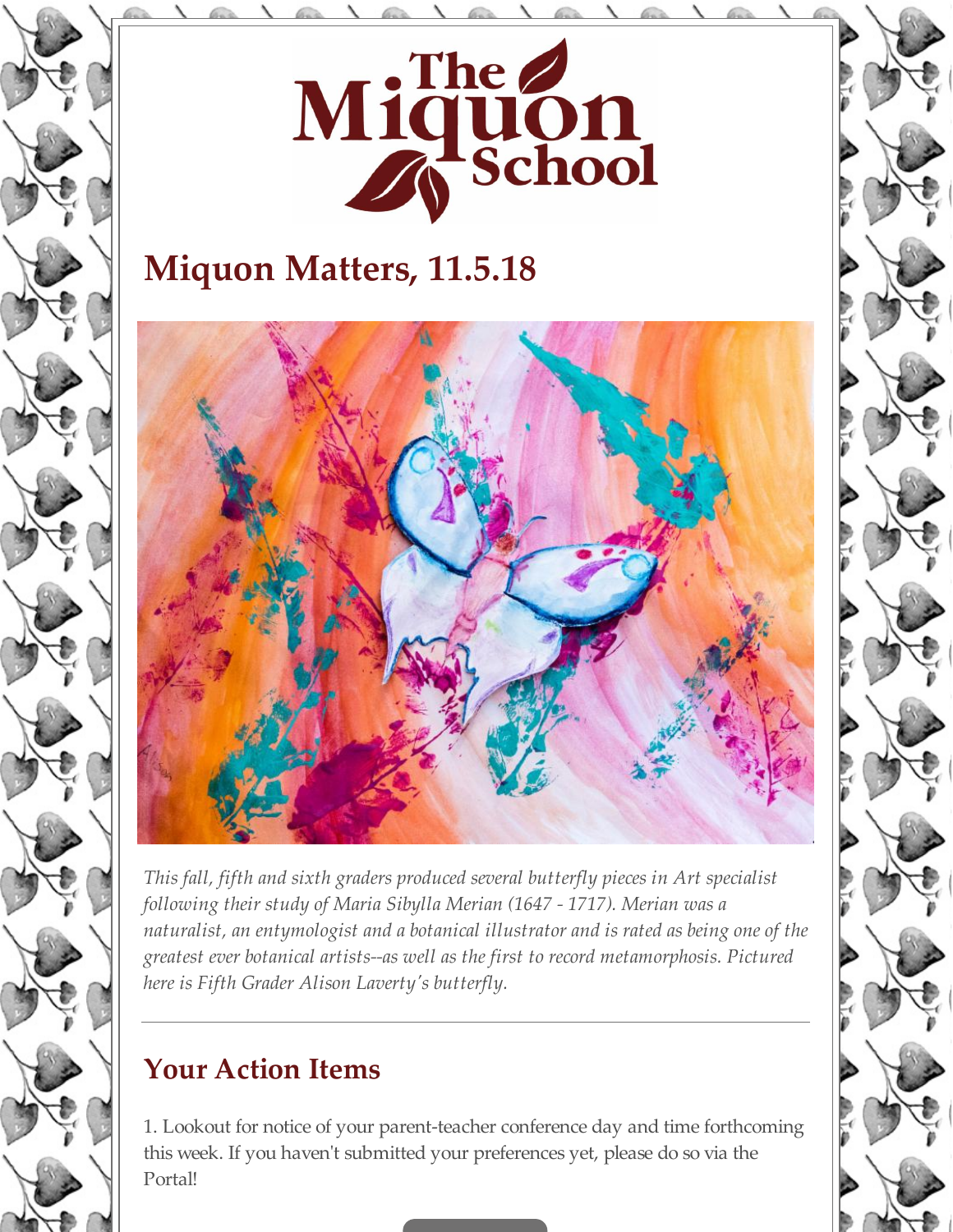#### **Portal**

2. School is open this Fri, Nov 9 (way back in June, we posted it as being closed). Make sure you always check the Google Calendar!

### **Calendar**

3. RSVP for a Miquon parent event: Wine tasting at the Commons home on Sat, Dec 1!

### **Wine Tasting**

4. The weather has been zany! Ask your child to check stock in her/his change-ofclothes box at school and send in replacements!



*Halloween was a blast! Check out, download, and add your own pictures!! Go to the Google Photos Album.*

#### **Parent-Teacher Conferences**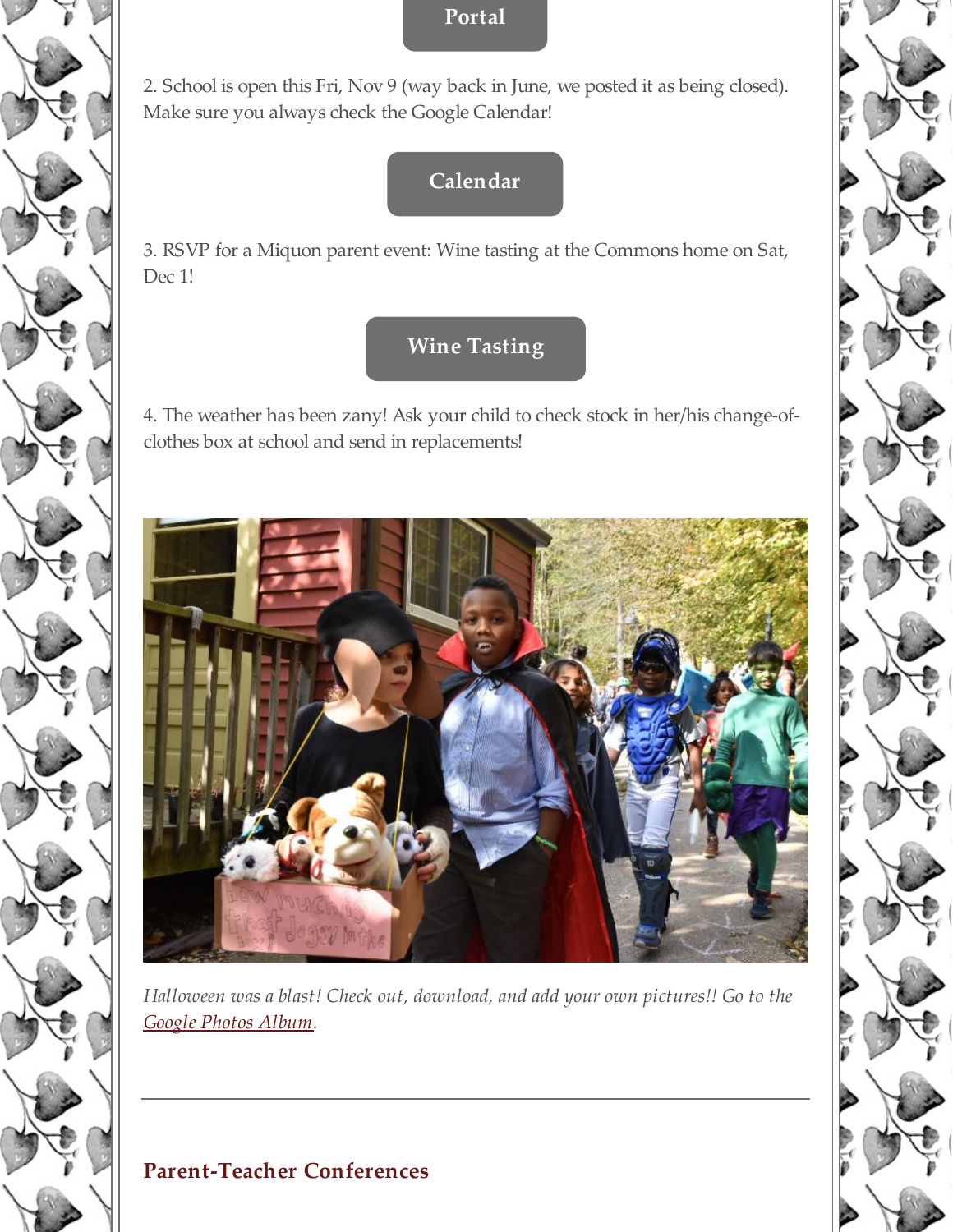

If you haven't done so already, login to the **Parent Portal** to submit your "Conference Week Schedule Preferences" form for your child.

Notice of conference day/time appointments will be sent out this week.

Contact Pam at **pamf@miquon.org** if you have questions.

#### **Conference Form Instructions for Dual Households**

Dual households, this form will be issued to all households listed for your family. Please confer with each other about the dates and times you are both available prior to submitting your form.



*This fall, Kindergartners created their own still life pieces after studying the works of Post-Impressionist French painter Paul Cezanne. Pictured here is Apples by Kindergartner Cy Sellmyer.*

## **After Care Clubs for Jump Rope and Baseball**

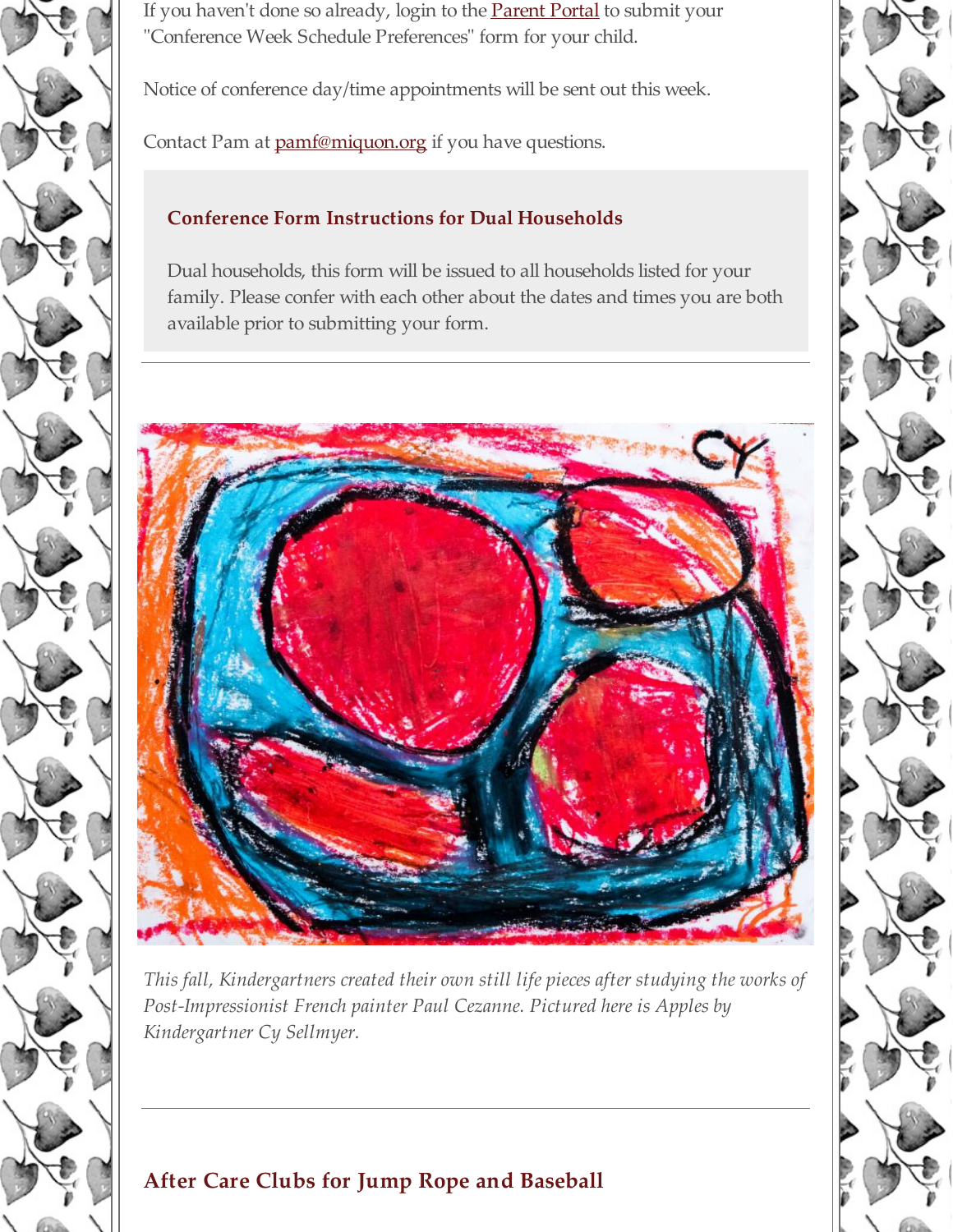After Care is offering two fun activities that involve games and teamwork from 4:15 - 5:00 pm, now through Dec 20.

Kids can learn how to jump rope and play different games with staffer Eileen Flynn on Tuesdays. And on Thursdays, DJ Giordano and John Middlesworth provide baseball instruction--including how to throw, pitch, and catch.

If you have any questions please email or stop by to see us.

#### Email DJ



# **Calendar**

**Thurs, Nov 8, 6:30** Information Evening for Prospective and Current Families featuring a panel of high-school aged Miquon alumni! | RSVP

**Fri, Nov 9** SCHOOL IS OPEN (Previously posted as closed)

**Weds, Nov 14** Previously posted board meeting is cancelled!!!

**Thurs, Nov 15 - Tues, Nov 20** Parent-teacher conferences | Schedule your meeting time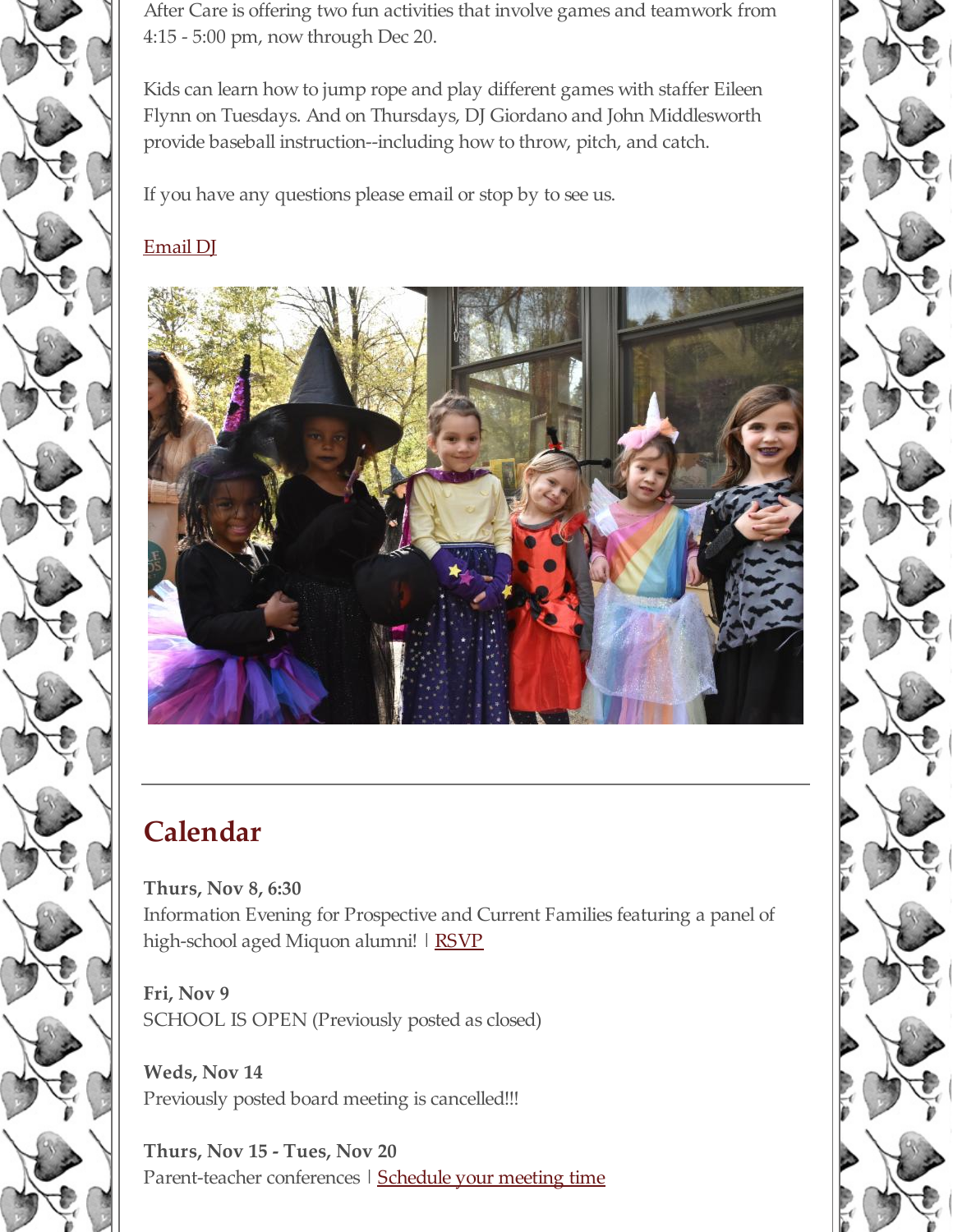

**Weds, Nov 21 - Fri, Nov 23** School closed, Vacation Care closed

**Sat, Dec 1, 4:00-6:00 pm** Miquon Wine Tasting Event at Commons' Home | More info

## **Community Bulletin Board**

#### **Family Photo Sessions with Brian James**

Our school photographer, Brian James, is offering Miquon families special print packages for family fall or holiday portrait sessions! Please note that products, prints, digital images are an additional cost on top of the session. Travel fees may apply.

- Trim the Tree mini session, 15 minutes in the studio, up to 2 children;
- Family Session, 45 minutes in the studio, up to 5 people; or
- The Location, 45 minutes at a location of your choice, up to 5 people.

#### More

#### **Raising Race Conscious Children Workshop/Webinar Sun, Dec 2, 8:00 pm**

We often avoid talking about race with our young children but, whether we like it or not, children notice similarities and differences between people. When we are silent, they are left to draw their own conclusions about what "different" means. Without coaching or support, their conclusions often reflect and reinforce biases. Fortunately – when we are intentional – we can impact the ways that our children see, categorize, and make meaning about race.

NOTE: Registration for the Dec 2 webinar will close one week prior on Nov 25.

#### More



This week, there's hot dogs and nuggets! Download the form here!